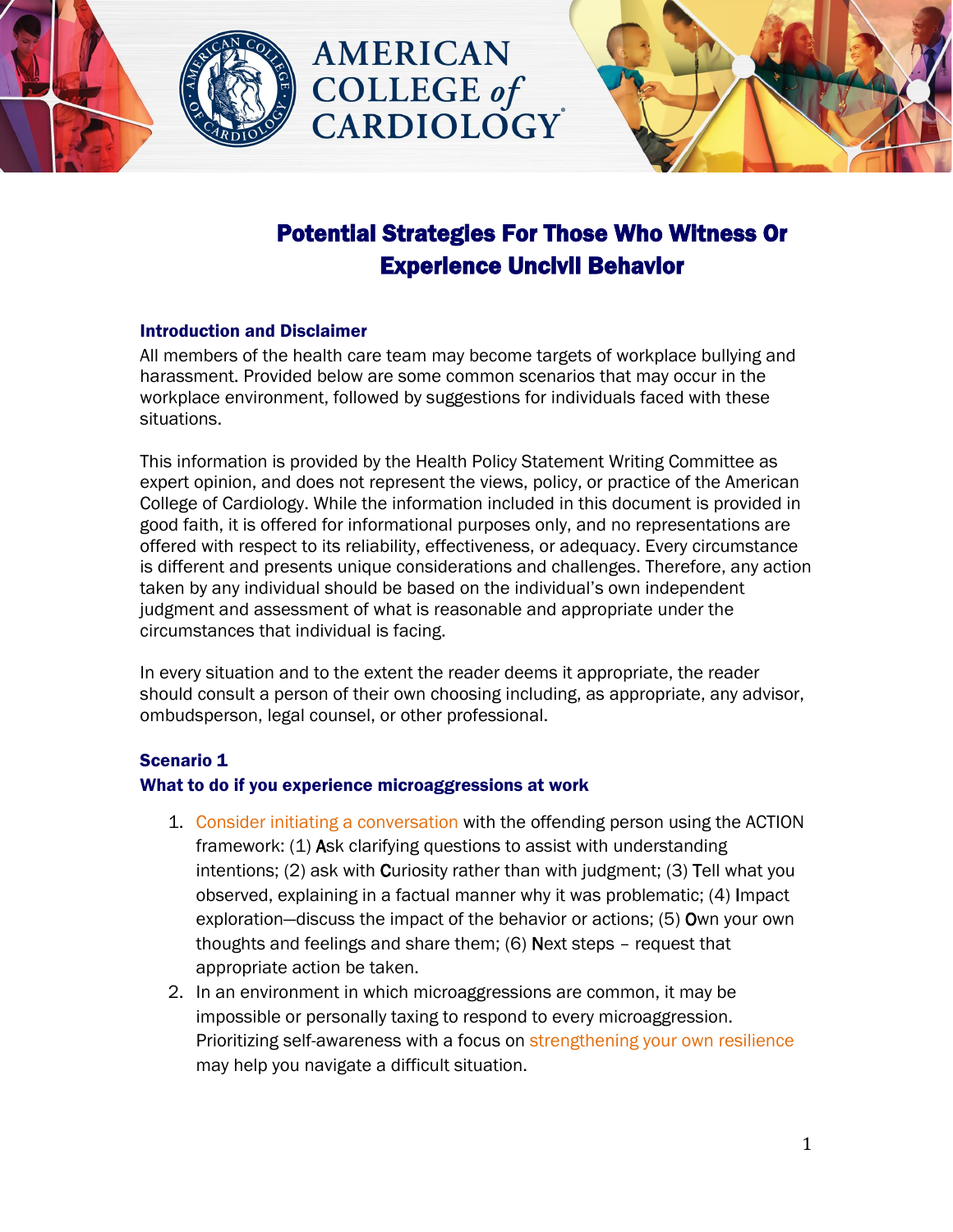



3. Active bystanders or upstanders should also consider responding in the moment; the ACTION framework may be helpful.

### Scenario 2

### What to do if bias may be affecting your professional opportunities

**AMERICAN** 

COLLEGE of<br>CARDIOLOGY

- 1. If the bias is unconscious/implicit, consider initiating a conversation with the offending person using the ACTION framework: (1) Ask clarifying questions to assist with understanding intentions; (2) ask with Curiosity rather than with judgment; (3) Tell what you observed, explaining in a factual manner why it was problematic; (4) Impact exploration—discuss the impact of the behavior or actions; (5) Own your own thoughts and feelings and share them; (6) Next steps – request that appropriate action be taken.
- 2. Consider discussing the issue with your supervisor, training director, or other person in leadership to better understand your situation and discuss remedies.
- 3. If the bias is overt, and limiting professional opportunities, consider reporting the offense as in Scenario #4, below. Bias on the basis of a protected class, such as race or sex, may be illegal.

# Scenario 3

# What to do if you experience bullying in the workplace

- 1. Focus on your own safety and well-being first. Get to a safe place if you feel uncomfortable or in any danger.
- 2. Document key events and details. Include the date, time, and location of the event(s) and the individuals/witnesses involved. Preserve any relevant text messages, emails, photos, or social media posts. Discuss the event(s) with someone you trust.
- 3. Review your institution's policies on bullying and harassment, particularly the reporting guidelines. Bullying in itself is not a legally actionable behavior, unlike harassment.
- 4. If you believe doing so would pose no physical risk, consider speaking directly to the person in the presence of a witness to discuss and describe the inappropriate behavior, and ask them to stop. Keep in mind that approaching the individual with a demeanor that is calm or with a question about whether they realize they offended you can be an effective way to help the offending individual better recognize their problem behavior.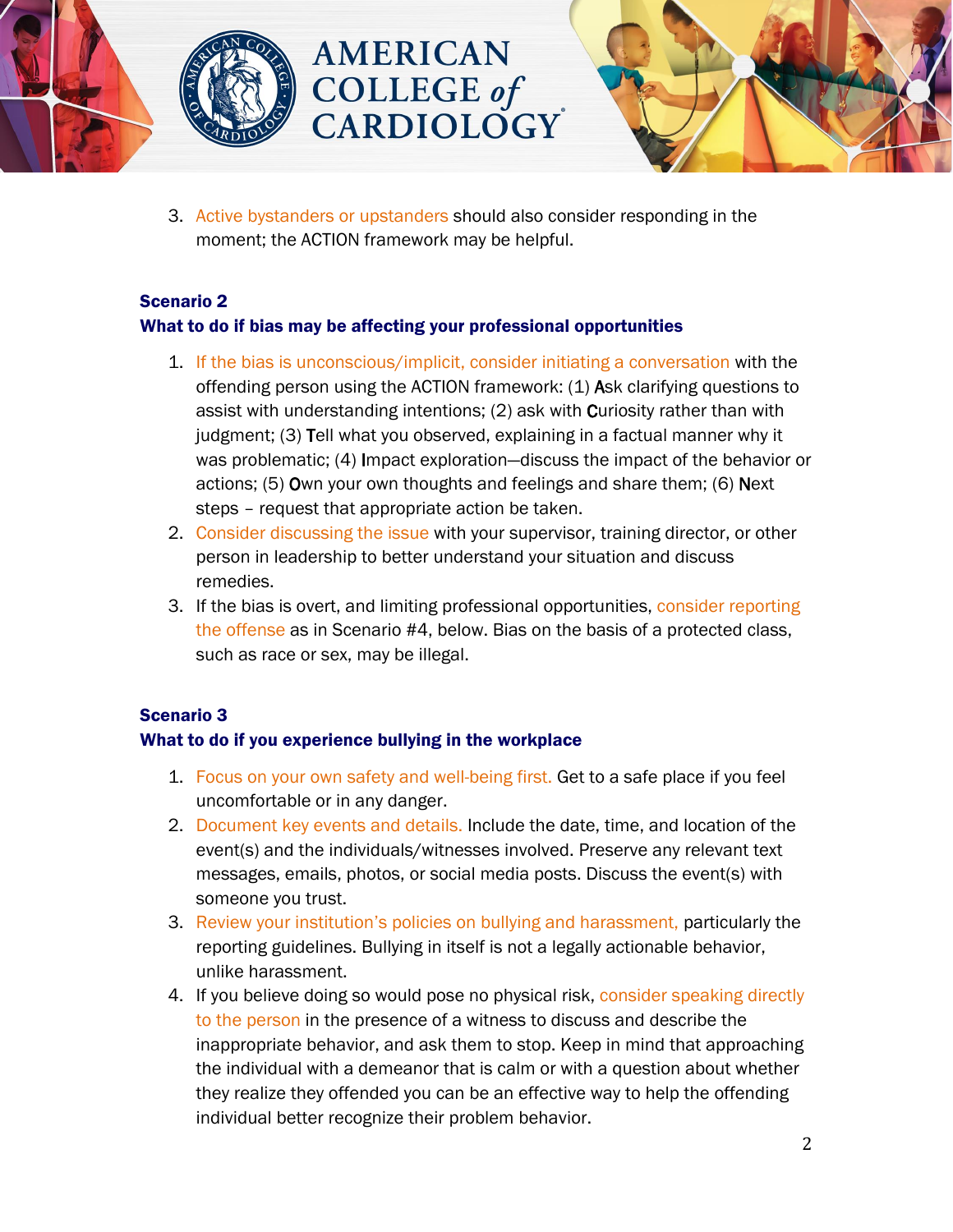



5. If you decide to report the bullying, follow your institutional reporting guidelines, and consider seeking legal advice. If your institution does not have a specific policy, consider going to a senior leader or someone in Human Resources.

#### Scenario 4

#### What to do if you experience racial or sexual discrimination

**AMERICAN** 

- 1. Document key events and details, electronically or on paper, as soon as you can. Include the date, time, and location of the event(s) and the individuals/witnesses involved. Preserve any relevant text messages, emails, photos, or social media posts. Discuss the event(s) with someone you trust.
- 2. Review your institution's anti-discrimination policy, particularly the reporting guidelines if applicable. Decide whether you want to report the discrimination and consider your desired outcome. If you are at a university or educational institution, understand that some employees may be "mandatory reporters," legally required to report incidents of alleged discrimination on the basis of sex or gender to the organization's Title IX Office. Examples of mandatory reporters include deans, provosts, and department/division heads. If you are unsure, ask the person you are talking to if they can maintain confidentiality before disclosing anything or consult with your Human Resources or other relevant department.
- 3. Consider seeking legal counsel from someone experienced in employment discrimination law.

#### Scenario 5

#### What to do if you experience sexual harassment

- 1. Focus on your own safety and well-being first. Get to a safe place if you feel uncomfortable or in any danger.
- 2. Document key events and details, electronically or on paper, as soon as you can. Include the date, time, and location of the event(s) and the individuals/ witnesses involved. Preserve any relevant text messages, emails, photos, or social media posts. Discuss the event(s) with someone you trust.
- 3. Review your institution's sexual harassment policy, particularly the reporting guidelines. Decide whether you want to report the harassment and consider your desired outcome. If you are at a university or educational institution, understand that some employees may be "mandatory reporters," legally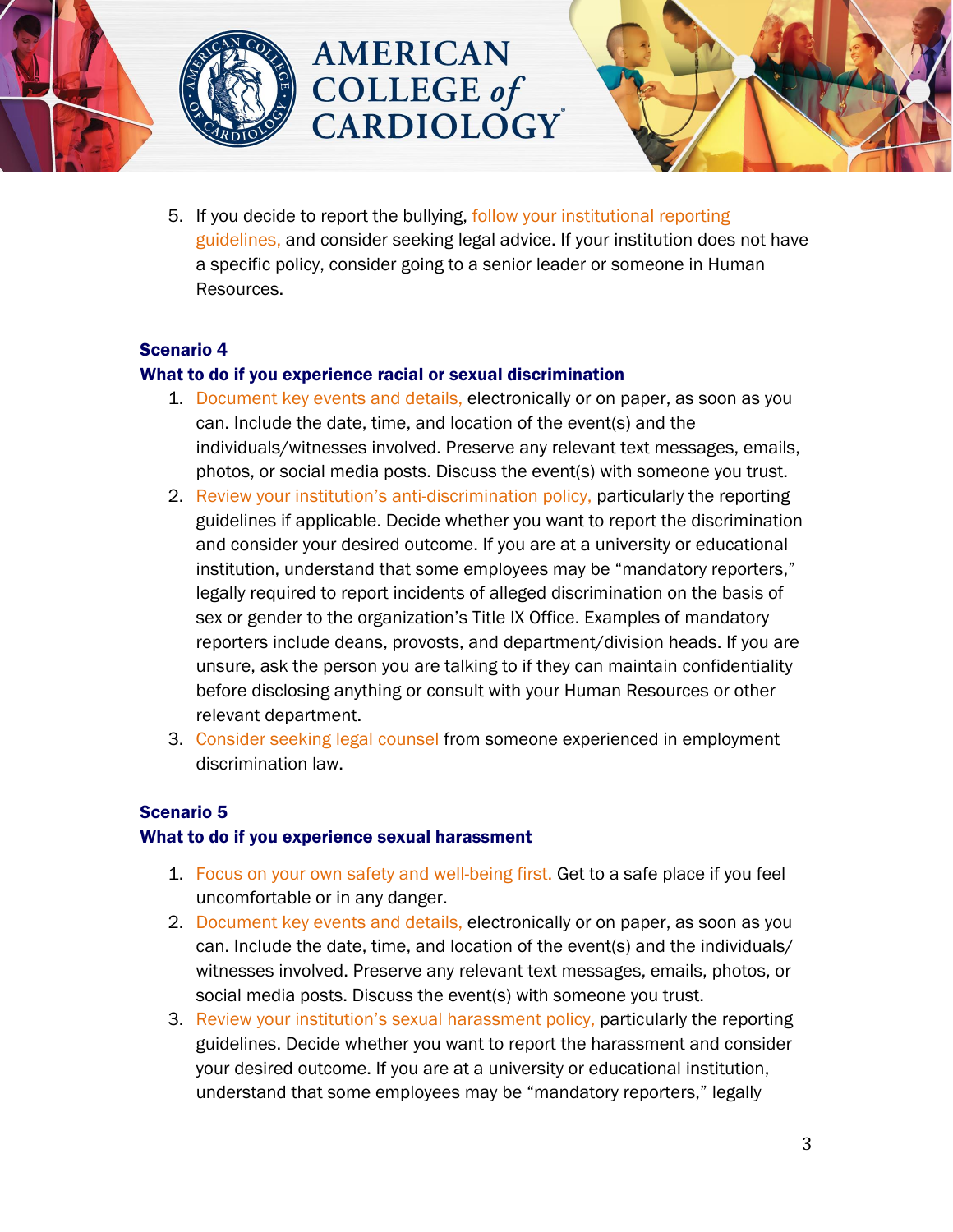

# **AMERICAN COLLEGE** of **CARDIOLOGY**



required to report incidents of alleged harassment on the basis of sex or gender to the organization's Title IX Office. Examples of mandatory reporters include deans, provosts, and department/division heads. If you are unsure, ask the person you are talking to if they can maintain confidentiality before disclosing anything or consult with your Human Resources or other relevant department.

- 4. If you decide not to report the harassment, continue to document events as they occur. However, be aware that if you decide not to report or delay reporting, it may affect your later rights to bring legal action. For example, many states have 6 or 12-month deadlines for discrimination complaints (or "charges") with the EEOC (sexual harassment is considered discrimination by the EEOC, so sexual harassment victims should file discrimination complaints). Check the EEOC's website to find your state's deadline.
- 5. If you believe doing so would pose no physical risk, consider speaking directly to the person in the presence of a witness to discuss and describe the inappropriate behavior, and ask them to stop. Keep in mind that approaching the individual with a demeanor that is calm or with a question about whether they realize they offended you can be an effective way to help the offending individual better recognize their problem behavior.
- 6. If you decide to report the harassment, follow your institutional reporting guidelines, and also consider seeking legal advice. If your institution does not have a harassment policy, consider going to a senior leader or someone in Human Resources or the equivalent for faculty or trainees. If this is not possible, you can file a complaint directly with the Equal Employment Opportunity Commission. Even if you don't report the harassment, consider speaking with a trusted colleague or an ombudsperson, if available.

# Scenario 6

#### What to do if you witness sexual harassment, discrimination, or bullying

- 1. Consider an immediate intervention to support someone who is being harassed, discriminated against, or bullied.
- 2. The Five D's provide bystanders with a range of options to respond to witnessing harassment: (1) Direct: consider confronting the harasser, describing the behavior, and asking them to stop; (2) Distract: stop the incident through interruption – ask a question, start an unrelated conversation, physically interrupt the incident, or find a reason to call the person out of that space; (3) Delegate: contact an appropriate third party to